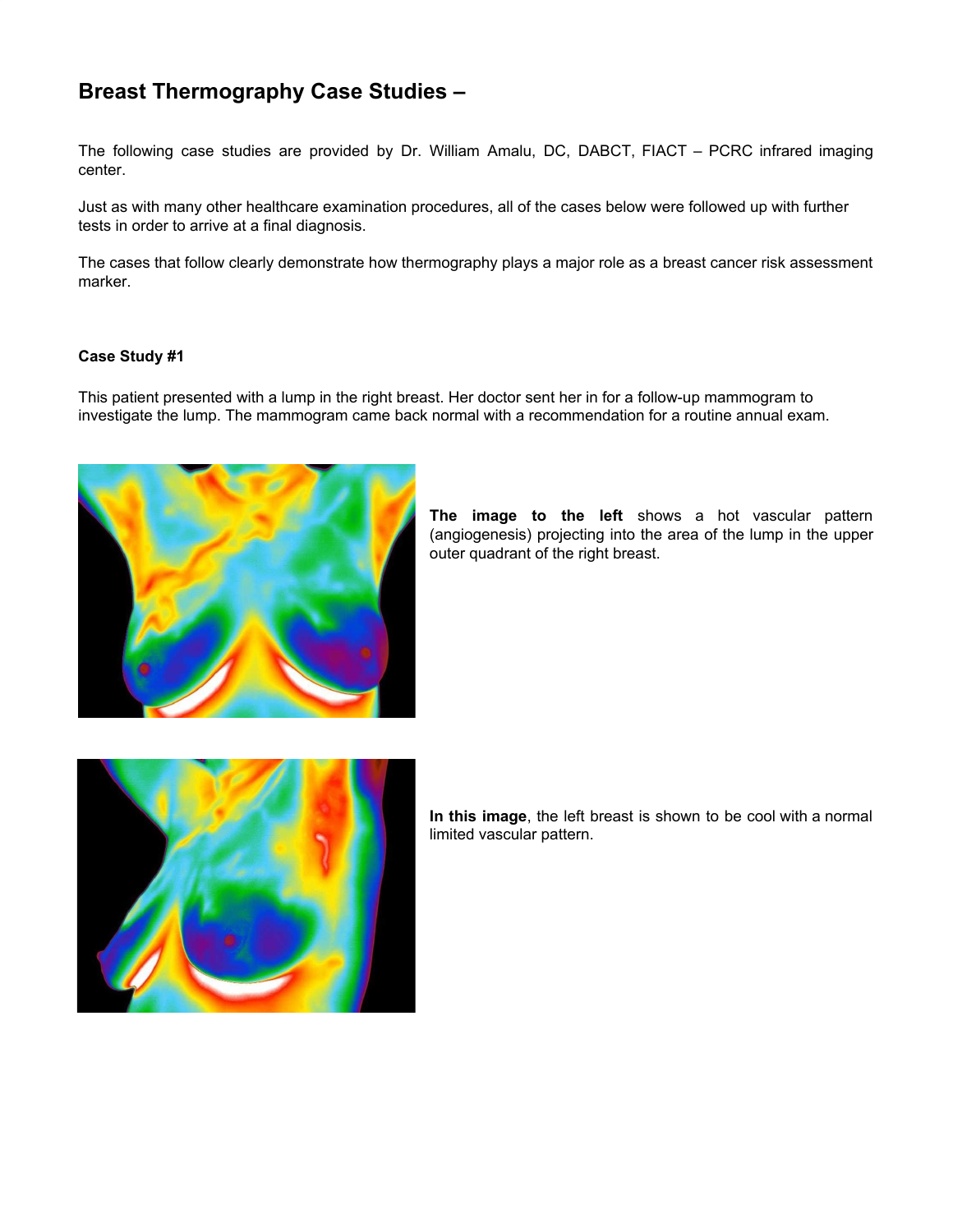

**This image** shows the right breast with the area of the lump directly facing the infrared detector. The increased heat and vascularity are very noticeable especially when compared to the left breast.

The patient was sent back to her doctor with a recommendation for further testing.

A biopsy confirmed that the lump was cancer.

## **Case Study #2**

This patient had a recent mammogram that was considered watchful for an area in the left breast. A follow-up ultrasound of the left breast was also watchful for the same area. The report recommended a follow-up mammogram in 6 months to monitor the finding in the left breast.



**The image to the left** shows a noticeable increase in heat and blood vessel activity (angiogenesis) in the left breast when compared to the right.



**This image** of the right breast shows a normal cool thermal signal and vascular pattern.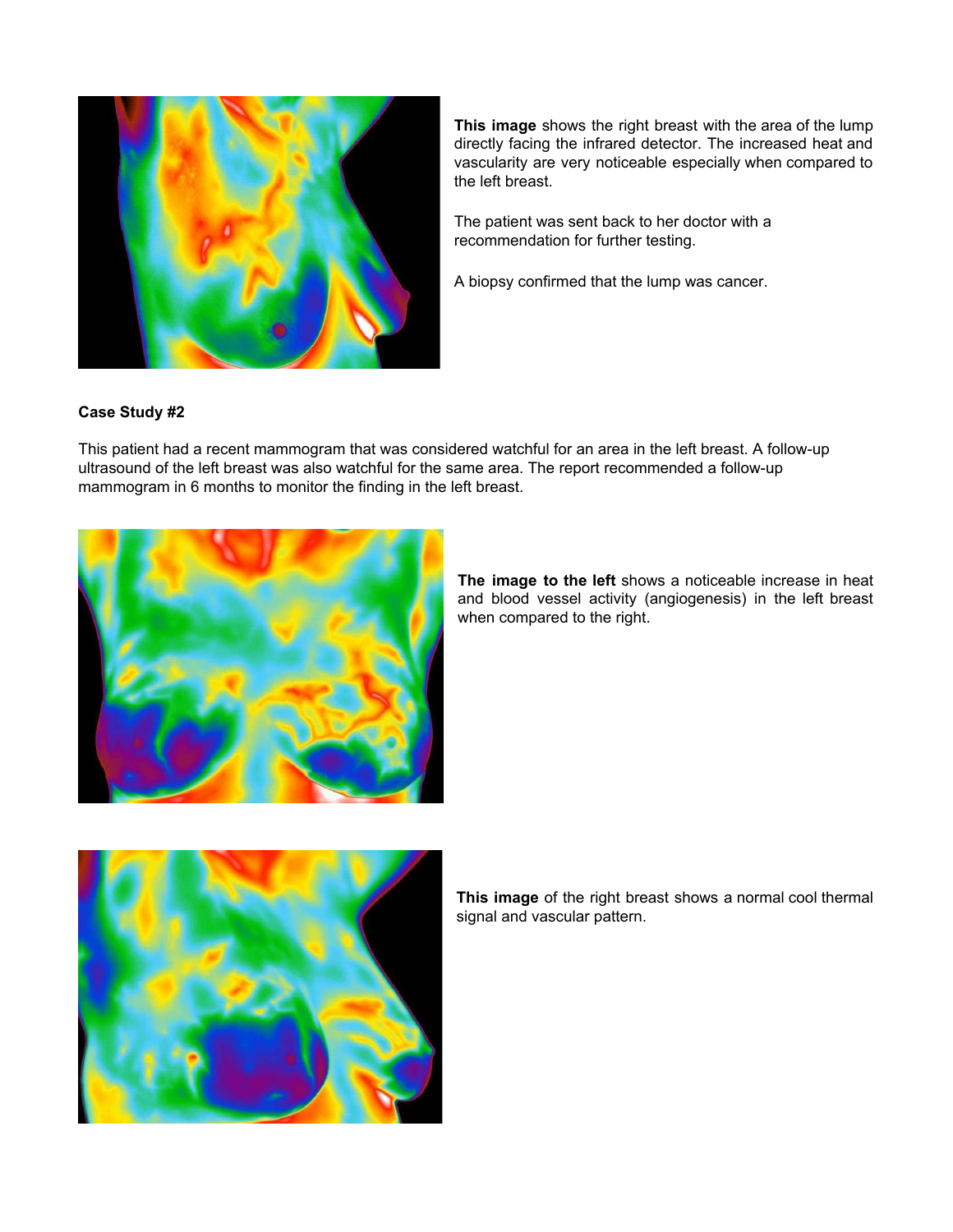

**In this image,** the left breast is viewed showing the extent of the hot engorged blood vessels extending across the breast.

The patient was sent back to her doctor with a recommendation for further testing with a focus on the watchful area in the left breast.

A biopsy came back positive for cancer.

#### **Case Study #3**

Estrogen Dominance



This patient presented with pain and tenderness in both breasts. The image to the left shows a display of large hot blood vessels extending across the upper half of both breasts (You may also notice that there is more going on in the left breast, but for now we will focus on these other findings.). This thermovascular display is commonly seen in patients with a suspected estrogen dominant state of the breasts. Since the greatest single risk factor for the development of breast cancer is lifetime exposure to estrogen, this finding may be very important in the prevention of breast cancer. In order to confirm the condition, the patient was referred to her doctor for an examination and further testing. Her follow-up exam and testing confirmed the estrogen dominance.



After undergoing treatment, the image to the left shows a significant decrease in blood vessels, blood vessel size, and heat across the breasts. You may also notice the overall improvement in the left breast. The patient's left breast was a TH4 (abnormal) in the upper image and is now a TH3 (questionable). The patient underwent specific treatment for her estrogen dominance and separate treatment for her TH4 breast. Her images show significant improvement with near normalization of the hormone balance in her breasts. Her previous symptoms of pain and tenderness had also resolved. Thermography was able to warn this patient of her increased risk for breast cancer due to the estrogen dominance. With this information in-hand she was able to get the treatment she needed to lower her risk for future breast cancer.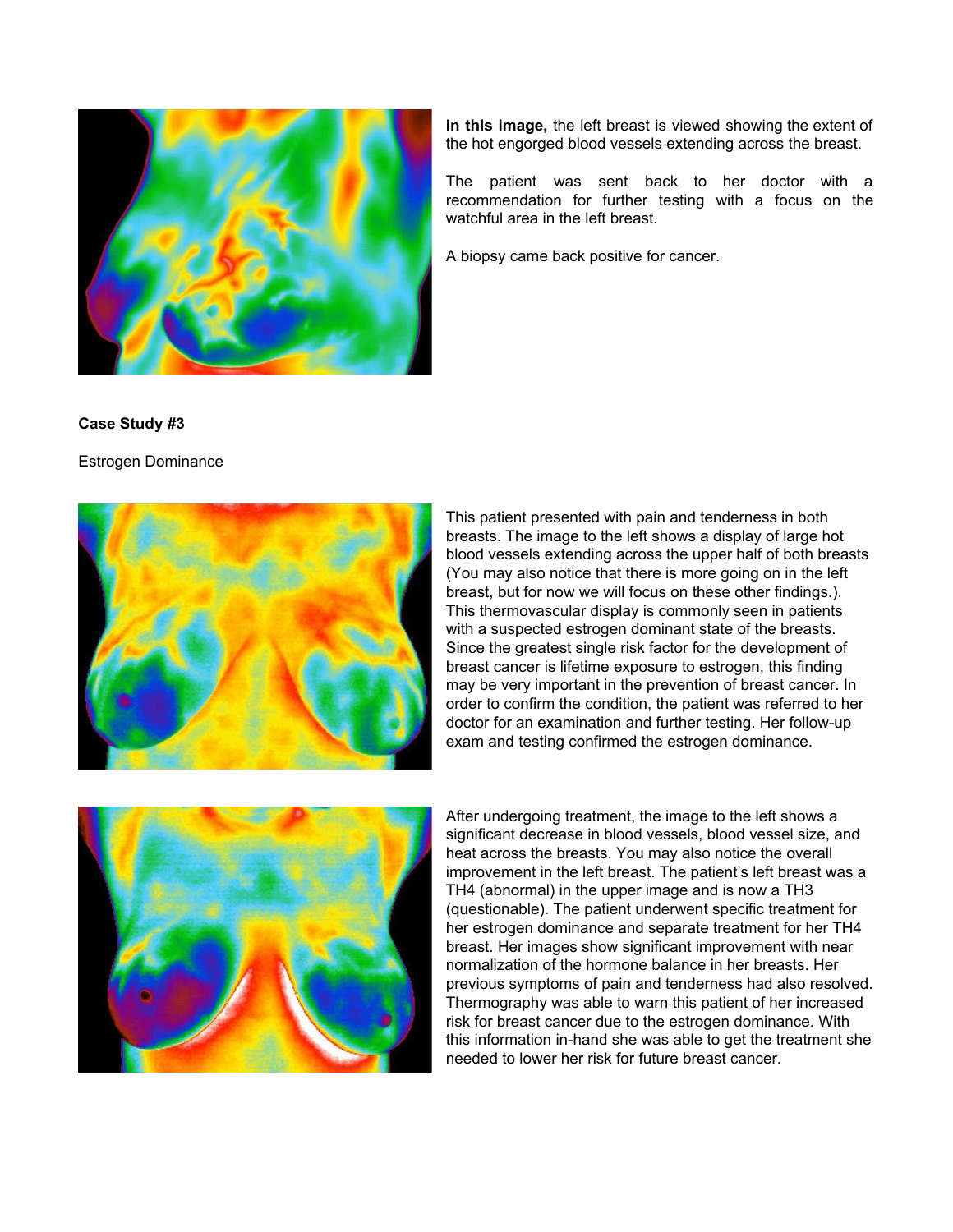This case demonstrates how angiogenesis is involved in malignant tumor growth and how infrared imaging detects this process.



**The image to the left** shows a significant amount of heat and blood vessels in the left breast. The right breast is cool and normal in comparison.

The patient was sent back to her doctor for immediate further imaging. The combined findings on the thermogram and structural imaging prompted her doctor to order a biopsy. The biopsy was positive for a very early stage cancer.



**This image** was taken three months after the patient's lumpectomy. Note how the left breast has returned to a near normal cool state. The blood vessels seen in the previous image have almost vanished. Since the cancer has been removed, there is no longer a demand for an increased blood supply to maintain the continued growth of the tumor.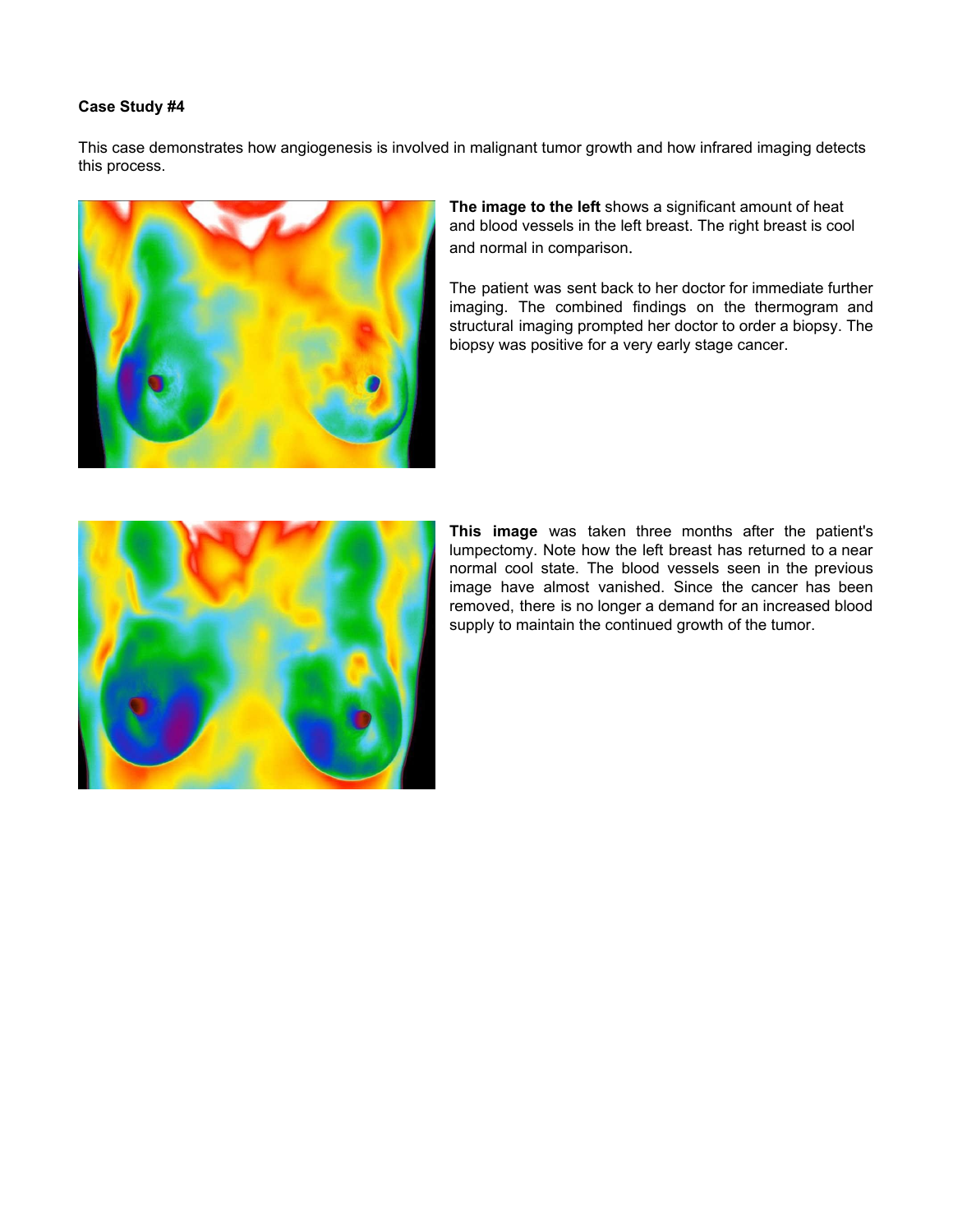This patient had normal mammogram and a watchful ultrasound of the left breast. The report recommended follow-up imaging in 6 months. Her doctor was concerned over a thickening in the left breast.



**The image to the left** shows a significant increase in temperature of the entire left breast along with noticeable vascularity (angiogenesis).



**In this image,** the right breast is seen to be normal and cool without evidence of abnormal vascular patterning.



**This image** shows the extent of thermovascular activity across the left breast.

The patient was referred to her doctor with the recommendation for further testing.

The biopsy results were positive for cancer.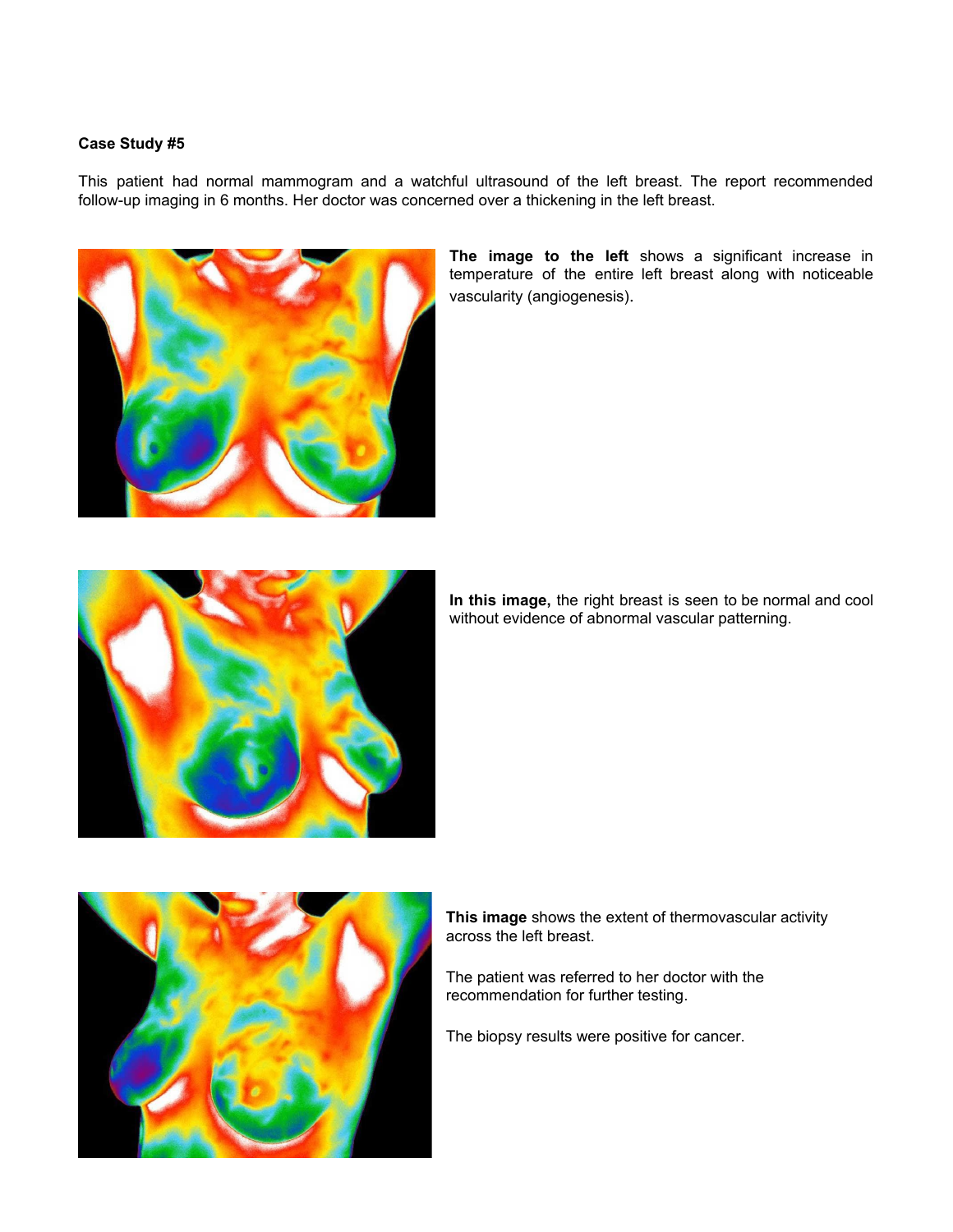This case study involves a 22-year-old woman who discovered a lump in her right breast. Her doctor examined the area and noted that it was likely a cyst. The patient was concerned and asked for further testing. A mammogram was performed with normal findings. Her doctor assured her that everything was fine and that she was too young to have breast cancer.



**The image to the left** shows an increase in temperature and vascularity (angiogenesis) in the right breast.



**In this image,** the left breast is cool and without a suspicious vascular pattern.



The patient was referred to her doctor for further testing.

A biopsy confirmed that the lump was a very early stage cancer.